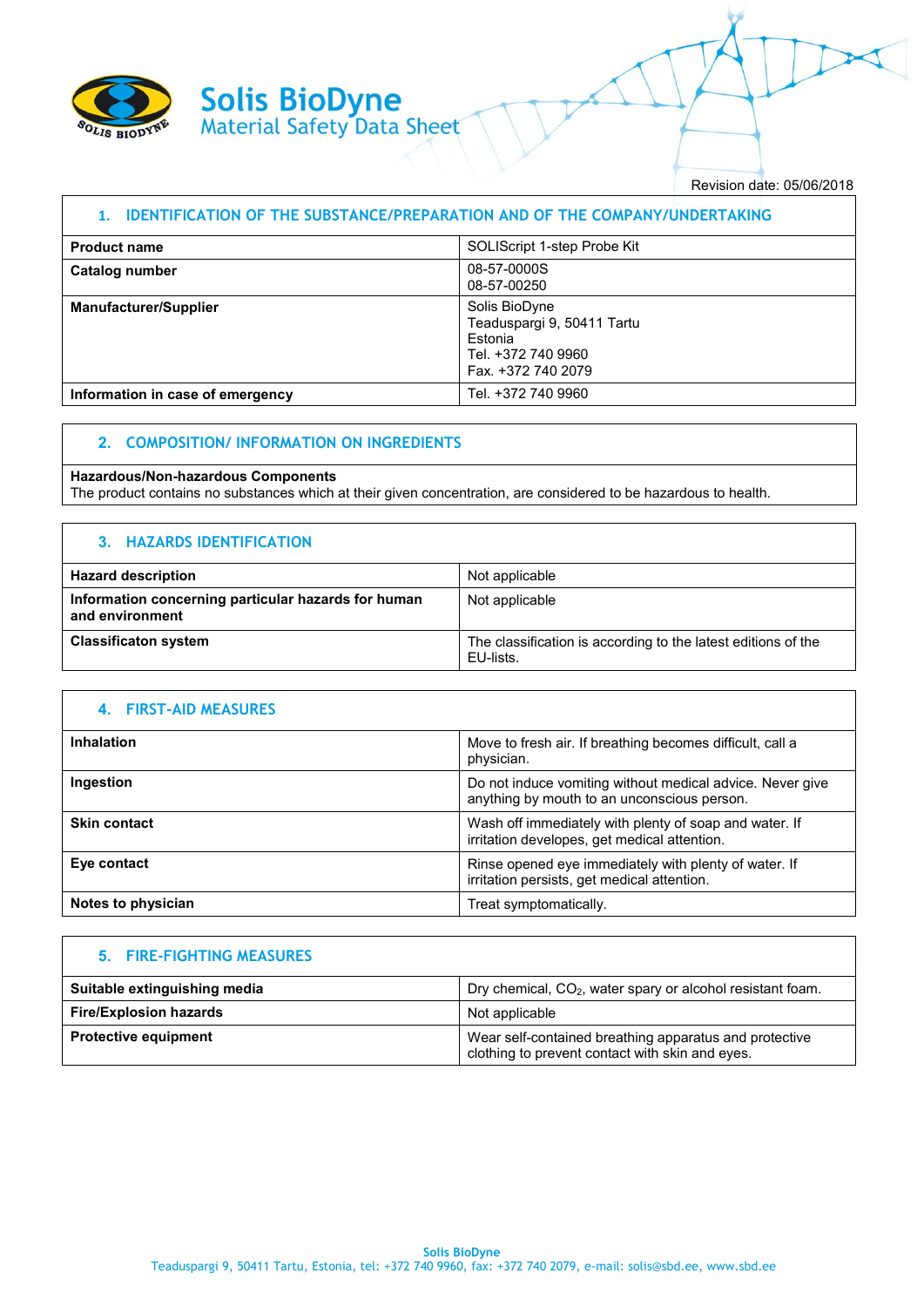|  |  | <b>6. ACCIDENTAL RELEASE MEASURES</b> |
|--|--|---------------------------------------|
|--|--|---------------------------------------|

| <b>Personal precautions</b>      | Use personal protective equipment. Ensure adequate<br>ventilation.                                              |
|----------------------------------|-----------------------------------------------------------------------------------------------------------------|
| <b>Environmental precautions</b> | Do not allow to enter surface/ sewers or ground water.<br>Prevent further leakage or spillage if safe to do so. |
| Methods for cleaning up          | Absorb with liquid-binding material (sand, diatomite, acid<br>binders, universal binders, sawdust).             |

# **7. HANDLING AND STORAGE**

| <b>Handling</b> | No special measures are required for safe handling of this<br>product. |
|-----------------|------------------------------------------------------------------------|
| Storage         | No special precautions required. Store at -20 °C.                      |

## **8. EXPOSURE CONTROLS/PERSONAL PROTECTION**

| <b>Engineering measures</b>   | Not required, see section 7.                                                              |
|-------------------------------|-------------------------------------------------------------------------------------------|
| Personal protective equipment |                                                                                           |
| Respiratory protection        | Not required.                                                                             |
| Hand protection               | Protective gloves.                                                                        |
| Eye protection                | Protective goggles.                                                                       |
| Skin and body protection      | Approriate protective clothing.                                                           |
| Hygiene measures              | Do not eat, drink or smoke when handling this product. Wash<br>thoroughly after handling. |

# **9. PHYSICAL AND CHEMICAL PROPERTIES**

Г

| <b>Form</b>             | Solution                 |
|-------------------------|--------------------------|
| Color                   | Colorless                |
| Odour                   | Not defined              |
| <b>Ph value</b>         | $7.0 - 7.5$              |
| <b>Boiling point</b>    | Undetermined             |
| <b>Melting point</b>    | Undetermined             |
| <b>Flash point</b>      | Not applicable           |
| Autoflammability        | Not applicable           |
| <b>Explosion hazard</b> | Not applicable           |
| Vapour pressure         | No information available |
| <b>Relative density</b> | No information available |
| <b>Water solubility</b> | Easily soluble           |

| <b>10. STABILITY AND REACTIVITY</b>     |                                           |
|-----------------------------------------|-------------------------------------------|
| <b>Conditions to avoid</b>              | None, if used according to specifications |
| <b>Materials to avoid</b>               | Strong oxidizing agents, acids and alkali |
| <b>Hazardous decomposition products</b> | No dangerous decomposition products known |

٦